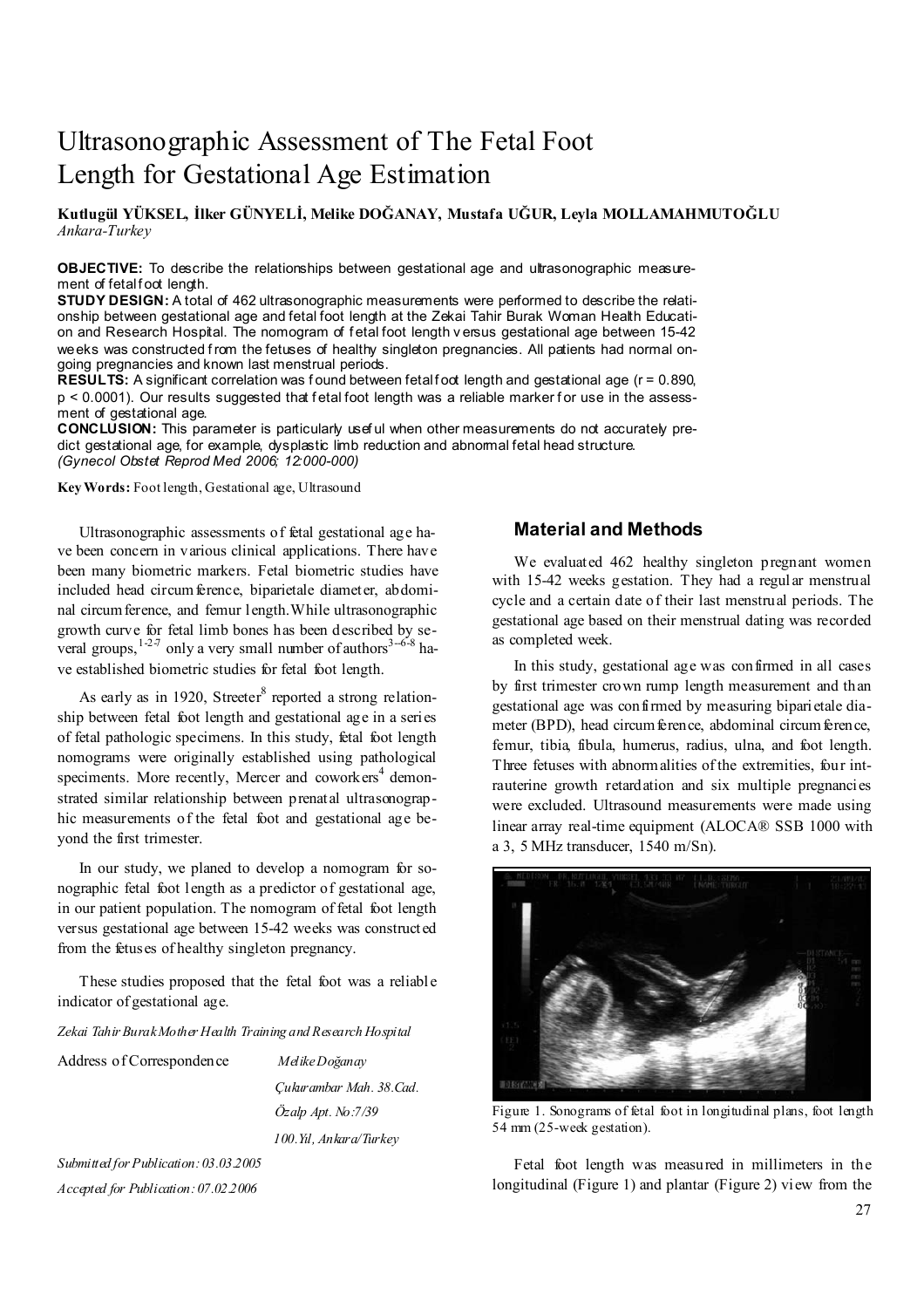### 28 Yüksel et al.

heel to the first or second toes (whichever was longer) between electronically calipers. The relationship between foot length and gestational age was determined. These data were analyzed with x 2 test and polynomial regression analyses. The analytic values needed to calculate the individual confidence intervals were included for each model.Ü



Figure 2. Sonograms of fetal foot in plantar plans, foot length 57 mm (25- week gestation).



Figure 3. Scatter plot of ultrasonographic fetal foot size versus gestational age demonstrates a linear relationship

## **Results**

Four hundred sixty two healthy pregnant women underwent routine ultrasonographic examinations had foot length measurements between 15 and 42 weeks gestation. At each gestational week, the median number of fetal foot measurements was 18 (range 12 to 22). A nomogram of fetal foot dimensions  $\pm 2$  standard deviation (SD) versus gestational age was outlined in Table I. In this table was given the values for the predicted mean and  $\pm 2$  SD of fetal foot length for a given menstrual age between 15-42 weeks.

A statistically significant linear relationship was found between fetal foot length and gestational age ( $r=0.890$ ,  $p<0$ . 0001; Fig 3). A practical formula has calculated as fetal foot

length (mm)=Gestational age  $\times$  2 in 24-40 weeks of gestations. The above relationship was best described linear and polynomial regression.

*Table I. Nomogram of the fetal foot length.* 

| Ultrasonographic fetalfoot length |           |                   |                 |
|-----------------------------------|-----------|-------------------|-----------------|
| Gestational                       | Number of | Lower limit-Upper | Mean            |
| age                               | fetuses   | limit(mm)         | $(mm) \pm SD$   |
| 15 week                           | 18        | 17-24             | 18.56±2.19      |
| 16 week                           | 22        | 20-24             | 21.45±1.29      |
| 17 week                           | 12        | 21-25             | $23.5 \pm 1.38$ |
| 18 week                           | 14        | 26-31             | 28±1.83         |
| 19 week                           | 16        | 30-35             | 31.13±1.64      |
| 20 week                           | 20        | 25-36             | 31.5±3.47       |
| 21 week                           | 18        | 34-40             | 36.22±1.99      |
| 22 week                           | 16        | 35-46             | 39.88±3.14      |
| 23 week                           | 22        | 41-50             | 43.82±3.57      |
| 24 week                           | 20        | 44-50             | 46.40±1.96      |
| 25 week                           | 18        | 46-54             | 48.22±2.49      |
| 26 week                           | 22        | 47-53             | 51±1.9          |
| 27 week                           | 16        | 50-56             | $53 + 1.7$      |
| 28 week                           | 18        | 53-61             | 56.22±2.49      |
| 29 week                           | 20        | 54-69             | 59.4±4.52       |
| 30 week                           | 18        | 59-66             | 61.11±2.09      |
| 31 week                           | 16        | 56-63             | 61±2.14         |
| 32 week                           | 16        | 57-65             | 63.25±261       |
| 33 week                           | 14        | 59-73             | 66.86±4.38      |
| 34 week                           | 16        | 65-80             | 71±5.18         |
| 35 week                           | 16        | 70-73             | 71.13±0.99      |
| 36 week                           | 14        | 73-80             | 75.43±2.57      |
| 37 week                           | 18        | 74-84             | $77.11 \pm 3.1$ |
| 38 week                           | 12        | 78-89             | 80.33±4.28      |
| 39 week                           | 12        | 80-84             | 81.17±1.48      |
| 40 week                           | 12        | 80-83             | 81.67±1.2       |
| 41 week                           | 12        | 82-86             | 84.33±1.63      |
| 42 week                           | 14        | 82-87             | 83.86±1.68      |

# **Discussion**

Our study is the one of the rare ultrasound studies in the literature to date on fetal foot length. In this study, we restricted our sample population to less than 15 week's gestation because of the limitations in ultrasound resolution.

We demonstrated that prenatal ultrasonographic measurements of the fetal foot between 15 and 42 weeks in normal pregnancies were most accurately described by a linear relationship.

Our study reporting a correlation between fetal foot length and gestational age provided the accurate information on fetal growth and the reliable assessment of gestational age. Previous investigators had suggested that fetal foot length was a reliable predictor of gestational age.<sup>3-4-56</sup> The mean values obtained in our study were almost identical to